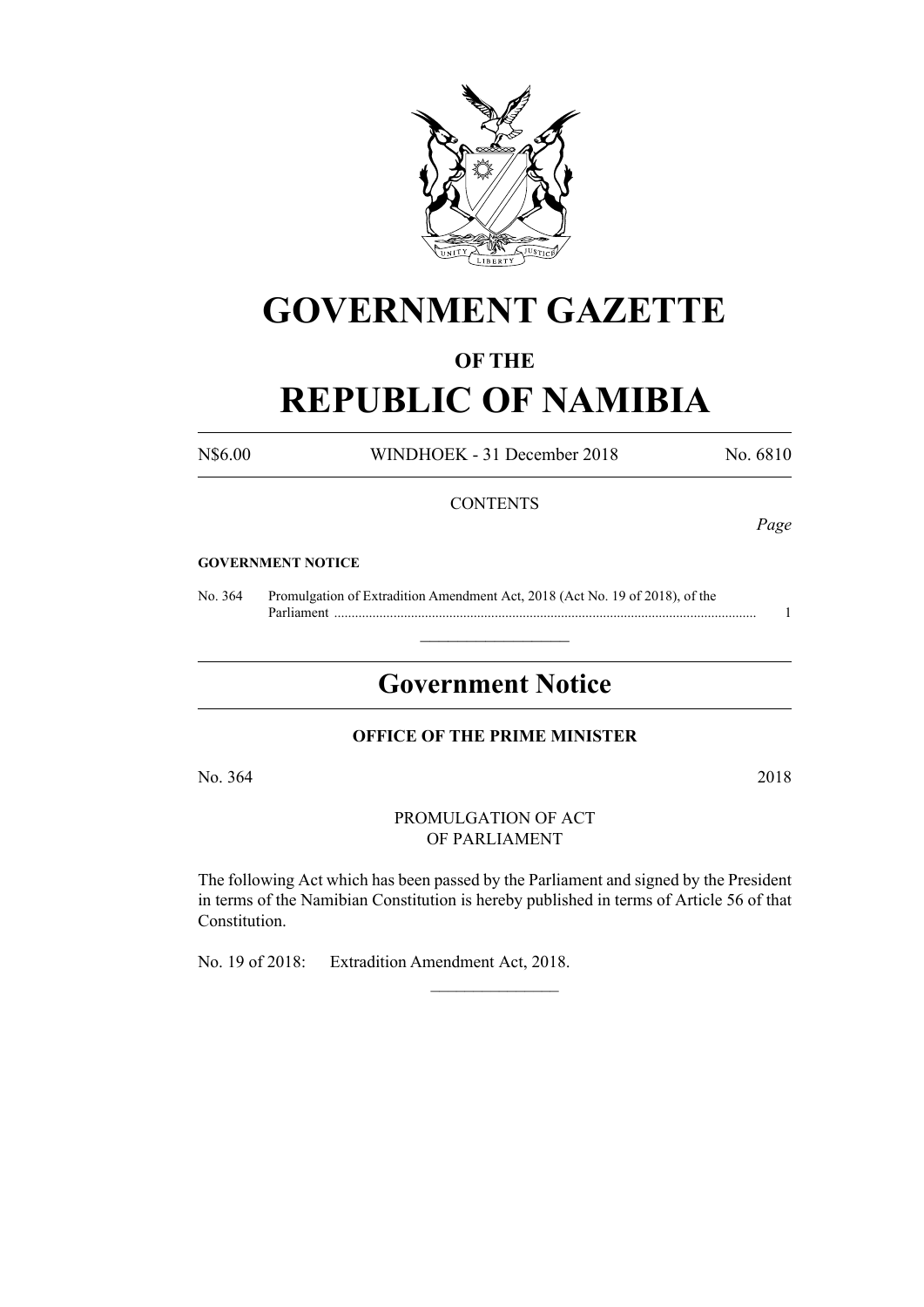| <b>Act No. 19, 2018</b> |                          | <b>EXTRADITION AMENDMENT ACT, 2018</b>                                                |  |  |
|-------------------------|--------------------------|---------------------------------------------------------------------------------------|--|--|
|                         | <b>EXPLANATORY NOTE:</b> |                                                                                       |  |  |
|                         |                          | Words underlined with a solid line indicate insertions in<br>existing provisions.     |  |  |
| $\mathbf{L}$            |                          | Words in bold type in square brackets indicate omissions<br>from existing provisions. |  |  |

### **ACT**

**To amend the Extradition Act, 1996, so as to provide for the extradition of persons from Namibia to any country on the basis of a multilateral agreement to which Namibia is also a party to; to make it permissible for Namibian citizens to be prosecuted and punished in Namibia in accordance with the laws of Namibia for any extraditable offence which such Namibian citizen may have committed or is accused of having committed within the jurisdiction of a country other than Namibia; to provide for the required evidence to be considered by a magistrate at an enquiry and the discharge of a person at an enquiry when there is no evidence to extradite the person; to provide for a proper method of authentication of documents; to provide the person with an opportunity to apply for bail; to provide for appeals to the Supreme Court; and to provide for incidental matters.** 

*(Signed by the President on 21 December 2018)*

**BEIT ENACTED** as passed by the Parliament, and assented to by the President, of the Republic of Namibia, as follows:

#### **Amendment of section 4 of Act No. 11 of 1996**

**1.** Section 4 of the Extradition Act, 1996 (hereafter referred to as the "principal Act") is amended in subsection (1) by the -

- (a) substitution for paragraph (b) of the following paragraph:
	- "(b) any other country, including a Commonwealth country, which has been specified by the President by proclamation in the *Gazette* for purposes of this Act[**.**] ;and";
- (b) addition after paragraph (b) of the following paragraph:
	- "(c) any country which is party to a multilateral agreement, provided that -
		- (i) such agreement provides for it to be used as a basis for extradition; and
		- (ii) Namibia is also party to such agreement.".

#### **Amendment of section 6 of Act No. 11 of 1996**

**2.** Section 6 of the principal Act is amended by the substitution for subsection (1) of the following subsection: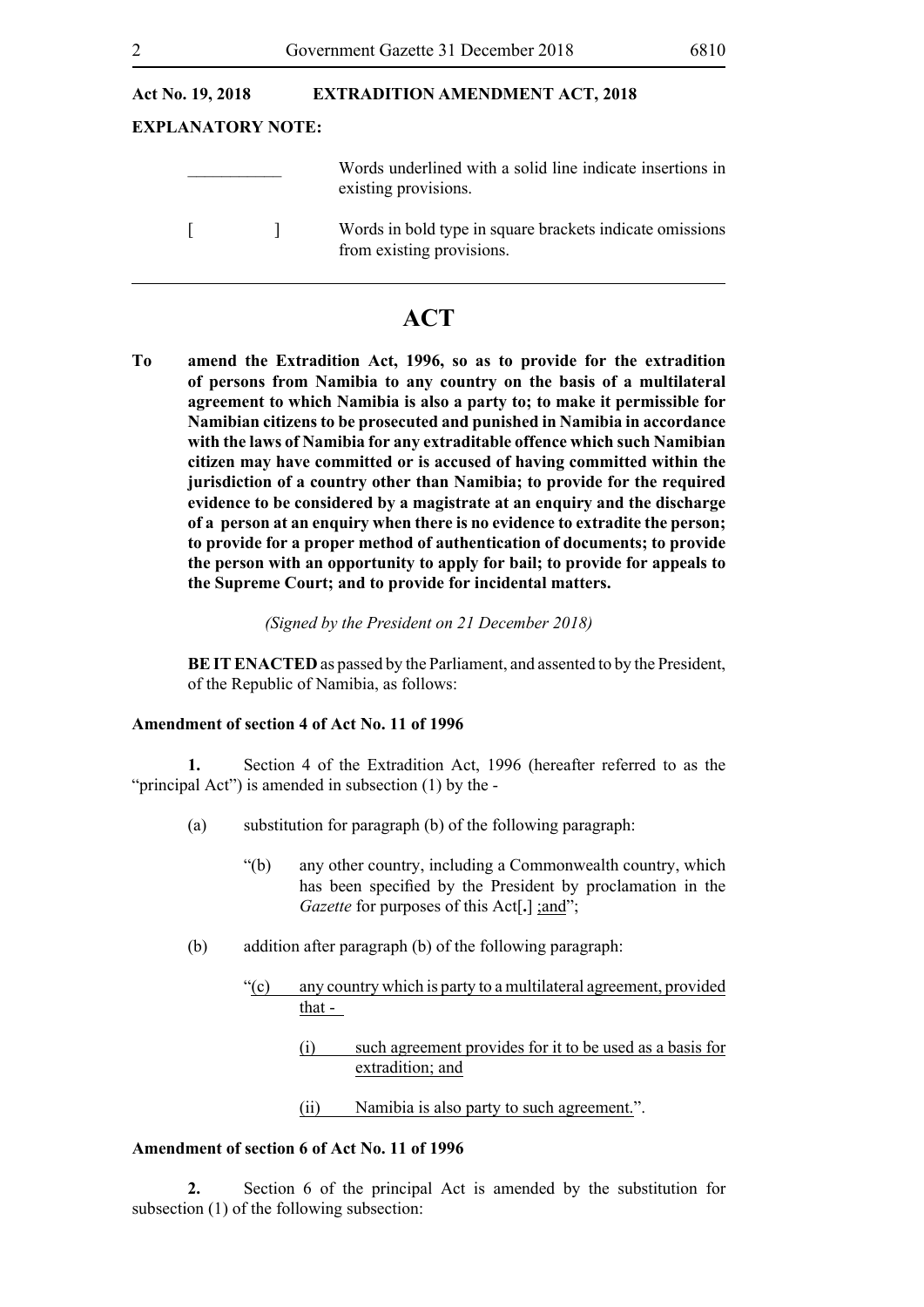"(1) A Namibian citizen [**may**] shall be prosecuted and punished in Namibia in accordance with the laws of Namibia for any extraditable offence which such Namibian citizen may have committed or is accused of having committed within the jurisdiction of a country contemplated in section 4(1), but no such prosecution shall be instituted unless -".

#### **Amendment of section 8 of Act No. 11 of 1996**

**3.** Section 8 of the principal Act is amended in subsection (1) by the substitution for paragraph (c) of the following paragraph:

> "(c) by a certificate issued by the appropriate authority in charge of the prosecution in the foreign state concerned, stating that it has sufficient evidence at its disposal to warrant the prosecution of the person concerned;".

#### **Amendment of section 12 of Act No. 11 of 1996**

- **4.** Section 12 of the principal Act is amended by the -
- (a) substitution for subsection (3) of the following subsection:

"(3) The Prosecutor-General or any person delegated by him or her [**may**] shall appear -

- (a) at any enquiry; or
- (b) at any proceedings in the High Court or the Supreme Court under this Act.";
- (b) deletion of subsection (4); and
- (c) substitution for subsection (7) of the following subsection:

 "(7) If at an enquiry the magistrate concerned is not satisfied that all the requirements set out in subsection (5) have been complied with, [**or if the evidence requested in terms of subsection (4) is not forthcoming within a period of two months from the date of the first adjournment of the hearing under that subsection,**] the magistrate shall order the discharge of the person concerned whose return was requested, and shall forthwith notify the Minister in writing of such order and his or her reasons therefor.".

#### **Amendment of section 14 of Act No. 11 of 1996**

**5.** Section 14 of the principal Act is amended by the addition after subsection (2) of the following subsections:

> "(3) Any person or the government of the requesting country concerned may, within 14 days from the date of an order made by the High Court in terms of subsection (1) or (2), apply for leave to appeal against that order, and the provisions of Sections 316 and 316A of the Criminal Procedure Act, 1977 (Act No. 51 of 1977) shall *mutatis*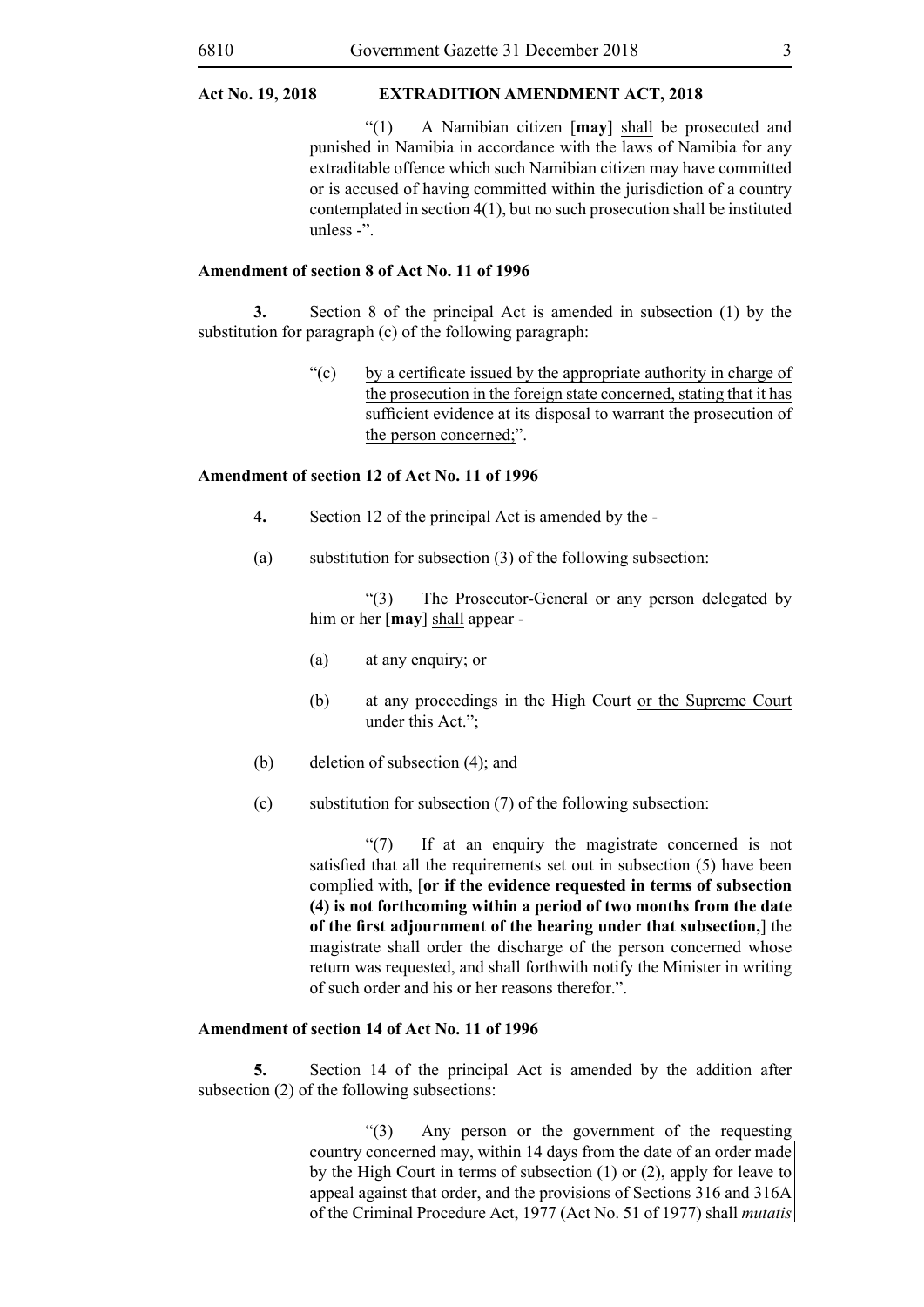#### **Act No. 19, 2018 EXTRADITION AMENDMENT ACT, 2018**

*mutandis* apply to the appeal so lodged, and the Supreme Court may, upon such appeal make such order in the matter as it thinks fit.

(4) In considering an appeal under subsection (3), the Supreme Court may order the discharge of the person who has been committed to prison under section 12(5) if it is of the opinion that having regard to all the circumstances of the case it would be unjust to return such person by reason of the -

- (a) violation of any of the provisions of Part II;
- (b) trivial nature of the offence concerned;
- (c) lapse of time since the commission of the offence concerned or since the person concerned became unlawfully at large, as the case may be; or
- (d) accusation against the person concerned not having been made in good faith or in the interest of justice.".

#### **Amendment of section 16 of Act No. 11 of 1996**

**6.** Section 16 of the principal Act is amended by the substitution for subsection (1) of the following subsection:

> $\degree$ (1) Subject to subsection (2), whenever a person has been committed to prison under section 12(5) or 15(2) for return to a requesting country, and, in the case of a person having been so committed under section 12(5), an appeal is not pending under section 14 or the High Court has not in terms of the said section discharged such person, the Minister shall within **[a reasonable time]** 30 days, if he or she is satisfied that the return of such person is not prohibited under this Act or any other law, issue a written order for the return of that person to the requesting country concerned.".

#### **Amendment of section 18 of Act No. 11 of 1996**

- **7.** Section 18 of the principal Act is amended in subsection (1) by the -
- (a) substitution for paragraph (b) of the following paragraph:
	- "(b) has been certified as the original or as true copies or translations thereof by a judge or magistrate, or by an officer authorized thereto by one of them, of the requesting country concerned [.] ;and"
- (b) addition after paragraph (b) of the following paragraph:
	- "(c) is accompanied by a certificate similar to the one set out in Schedule 2.".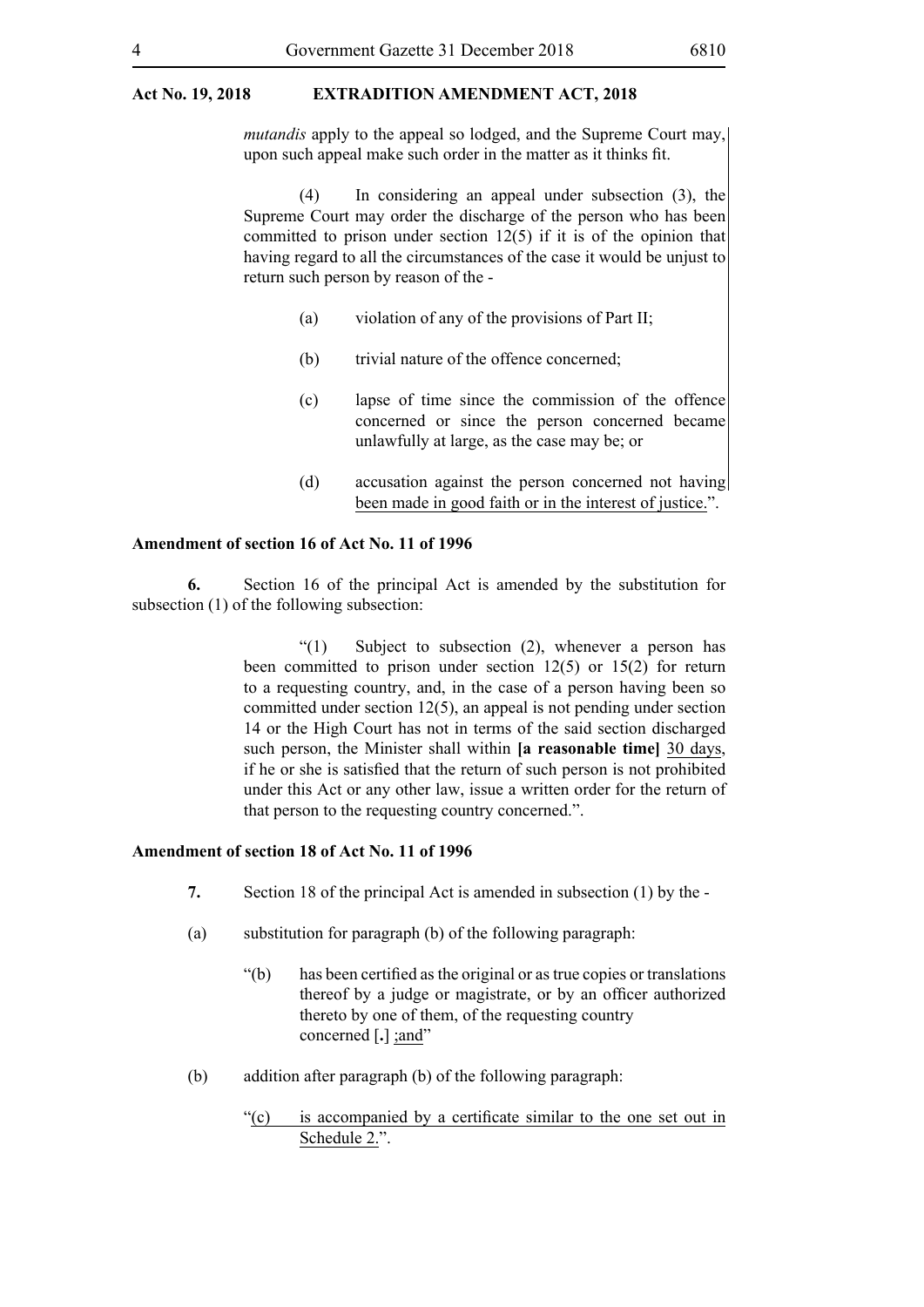#### **Act No. 19, 2018 EXTRADITION AMENDMENT ACT, 2018**

#### **Substitution of section 21 of Act No. 11 of 1996**

**8.** The principal Act is amended by the substitution for section 21 of the following section:

#### "**Bail**

- **21.** (1) [**No**] A person
	- (a) committed to prison under section 12(5) or 15(2) to await the Minister's decision in terms of section 16;
	- (b) committed to prison under section 12(5) to await the Minister's decision in terms of section 16 and who has appealed against the committal order in question in terms of section 14; or
	- (c) whose return to a designated country has been ordered by the Minister under section 16,

**[shall be entitled to bail**] may apply to be released on bail in an amount of money as determined by the magistrate that such person deposits with the clerk of court or any police station.

(2) If the magistrate orders that the applicant be released on bail in terms of subsection (1), the provisions of sections 66, 67, 68 and 307(3), (4) and (5) of the Criminal Procedure Act, 1977( Act No. 51 of 1977) shall *mutatis mutandis* apply to bail so granted, and any reference in those sections to the -

- (a) prosecutor who may act under those sections, shall be deemed to be a reference to the person who may appear at an enquiry held under this Act;
- (b) accused, shall be deemed to be a reference to the person released on bail under this subsection;
- (c) court, shall be deemed to be a reference to the magistrate who released such person on bail; and
- (d) trial or sentence, shall be deemed to be a reference to the magistrate's order given under section 12.".

#### **Amendment of section 26 of Act No. 11 of 1996**

**9.** Section 26 of the principal Act is amended by the substitution for subsection (1) of the following subsection:

> "(1) The laws specified in [**the Schedule]** Schedule 1 are hereby repealed to the extent set out in the third column of that Schedule.".